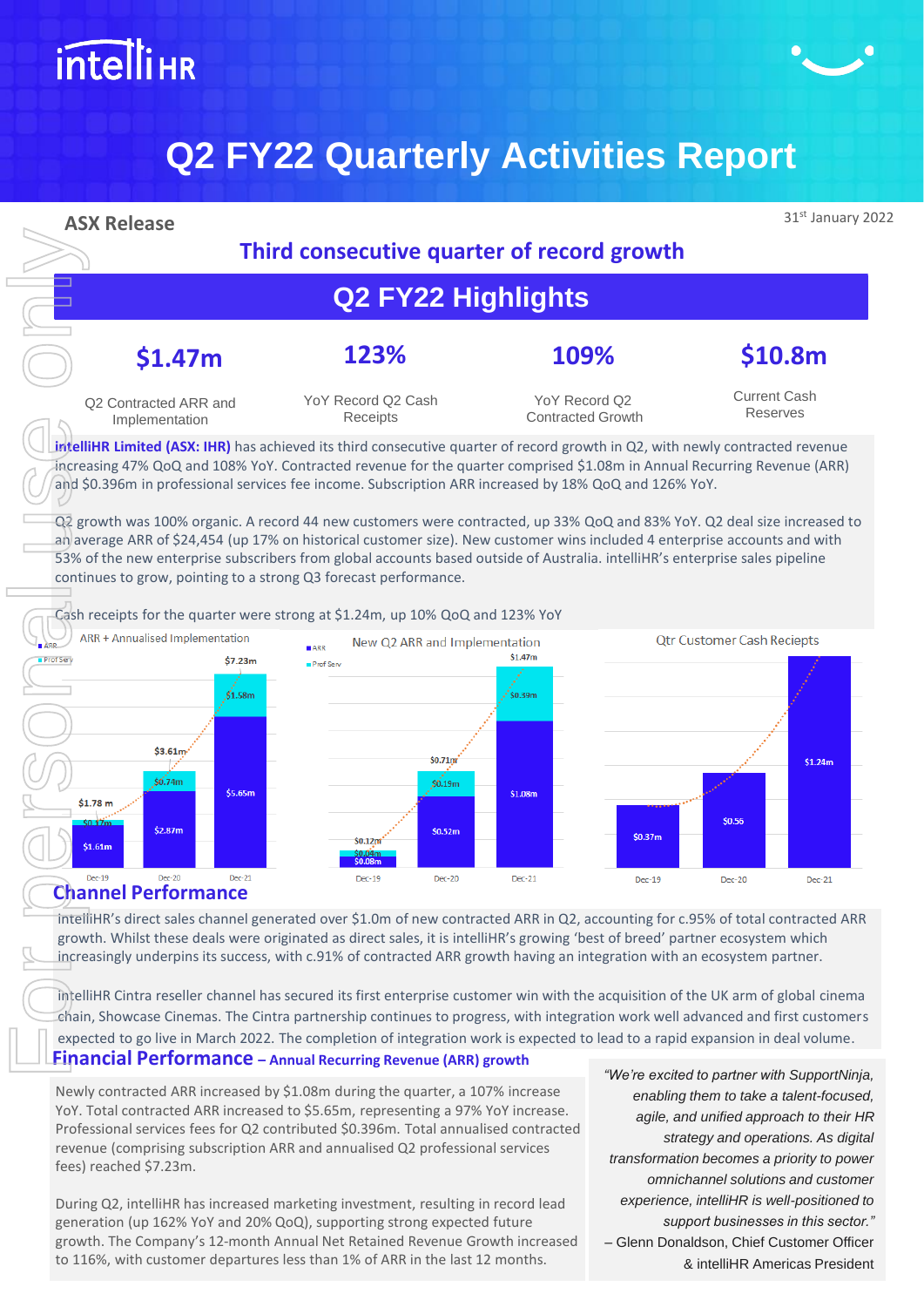

Following the key growth milestones of 50,000 subscribers and \$5m in ARR achieved earlier in Q2, intelliHR's global expansion has continued with a strong finish to the quarter. Most recent enterprise customer account wins include leading disability service provider, Kirinari, and one of the Queensland largest residential building companies, Clarendon Homes.

These new enterprise accounts build on the success in FY22 to date including Showcase Cinemas, SupportNinja, Couples Resort and the upgrade of OSL to the full Strategic HR package.

"Momentum has continued throughout Q2 for intelliHR which has led to our third consecutive quarter of record sales and it is particularly encouraging to see our 12-month net revenue retention rate strengthening to 116%," said Rob Bromage, intelliHR Founder and Managing Director. "This excellent level of growth has been made possible through our global enterprise customer pipeline continuing to strengthen with an additional four wins achieved this quarter. It's clear that the adoption of analytics-driven HR solutions is becoming ever-more valuable for HR managers and global teams leading into 2022. It's also a testament to our team's ongoing dedication to supporting the needs of the enterprise market," said Bromage.

## **AMERICAS** 1.4 years - launched September 2020 38 Customers 13 Sales & CS Team **7** New Partners Onboarding

0.6 years - launched June 2021 11 Customers 5 Sales & CS Team 1 Major Reseller Onboarding **5** New Partners Onboarding

**EMEA** 

#### **APAC**

5.4 years - launched August 2016 239 Customers 23 Sales & CS Team **16** Active Referring Partnerships **3** New Partners Onboarding

2

For personal use only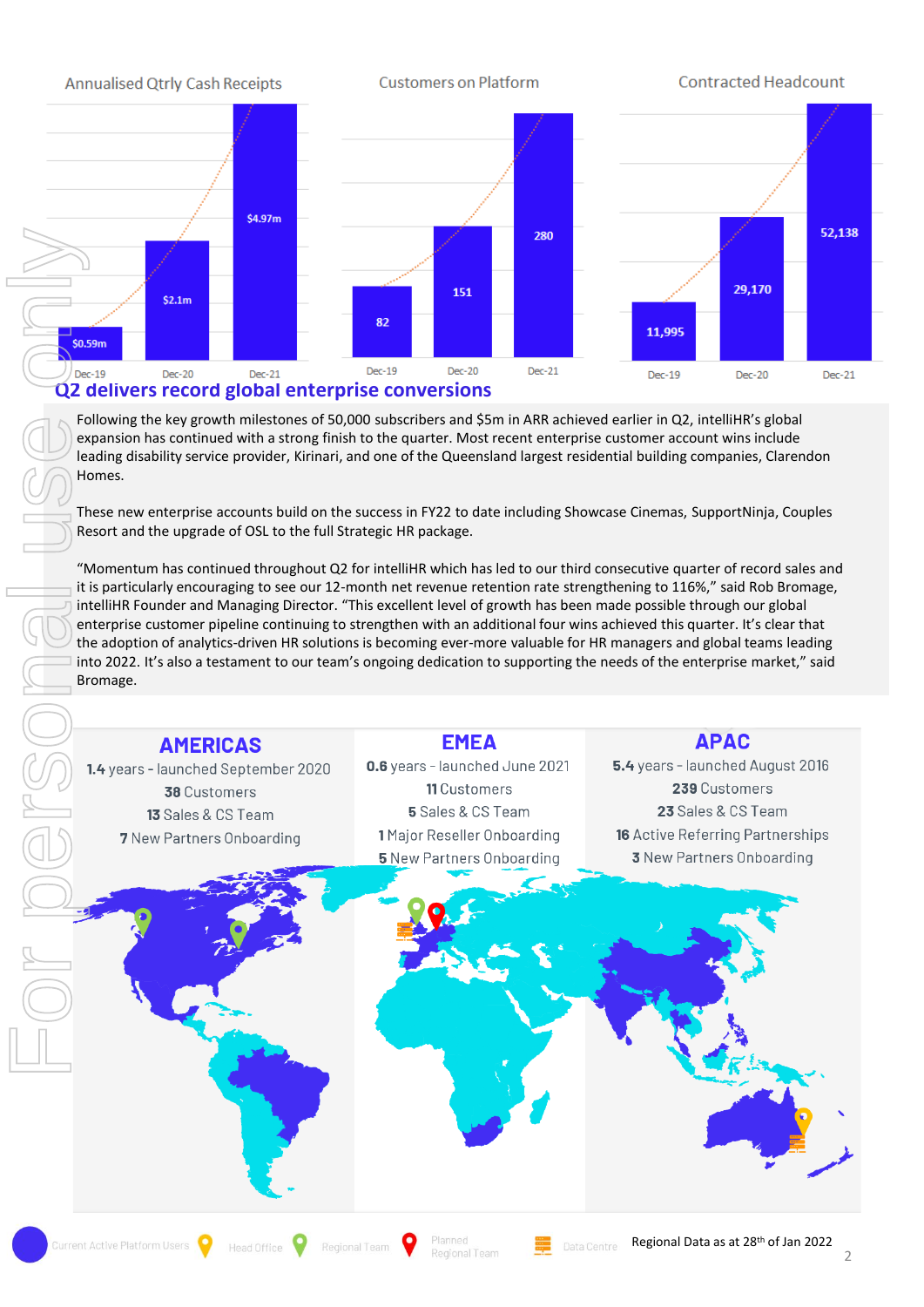### **Investing in the growth of a global SaaS business**

Net cash outflow for Q2 was \$1.08m, with the cash result benefitting from receipt of the R+D rebate (\$801k) and additional capital injections (\$1.28m), with net cash used in operations for the quarter totaling \$2.19m. During the quarter intelliHR continued to invest strategically in longer term horizon capabilities, including the expansion of its global hubs in North America and the UK and product development to support partnership and enterprise client demands. The quarter also saw some outflows associated with finalisation of COVID related deferred expenditure commitments.

#### **Strong Cash Reserves Maintained**

#### **Additional Information**

| <b>Additional Information</b>                                                                                                                                                                                                                                                                                                                                                                                                           |       |          |        | Austrade Export Market Development grants are expected to contribute to cash flow in Q3 FY22 |          |        |
|-----------------------------------------------------------------------------------------------------------------------------------------------------------------------------------------------------------------------------------------------------------------------------------------------------------------------------------------------------------------------------------------------------------------------------------------|-------|----------|--------|----------------------------------------------------------------------------------------------|----------|--------|
| Contracted Customer Details as at 31st of December 2021                                                                                                                                                                                                                                                                                                                                                                                 |       |          |        |                                                                                              |          |        |
|                                                                                                                                                                                                                                                                                                                                                                                                                                         | 2H19  | 1H20     | 2H20   | 1H21                                                                                         | 2H21     | 1H22   |
| <b>Customer Numbers</b>                                                                                                                                                                                                                                                                                                                                                                                                                 | 58    | 84       | 109    | 149                                                                                          | 208      | 280    |
| <b>Net Growth</b>                                                                                                                                                                                                                                                                                                                                                                                                                       | 14    | 26       | 25     | 40                                                                                           | 59       | 72     |
| <b>Contracted Subscribers</b>                                                                                                                                                                                                                                                                                                                                                                                                           | 9,451 | 11,800   | 14,531 | 29,170                                                                                       | 37,496   | 52,138 |
| <b>Net Growth</b>                                                                                                                                                                                                                                                                                                                                                                                                                       | 4,281 | 2,349    | 2,731  | 14,639                                                                                       | 8,326    | 14,642 |
| Subscribers Invoiced                                                                                                                                                                                                                                                                                                                                                                                                                    | 5,242 | 8,743    | 9,726  | 22,271                                                                                       | 32,219   | 40,734 |
| Growth                                                                                                                                                                                                                                                                                                                                                                                                                                  | 1,956 | 3,501    | 983    | 12,545                                                                                       | 19,674   | 8,515  |
| Subscribers to be<br>Invoiced *                                                                                                                                                                                                                                                                                                                                                                                                         | 4,209 | 3,057    | 4,805  | 6,899                                                                                        | 5,277    | 11,404 |
| Change                                                                                                                                                                                                                                                                                                                                                                                                                                  | 2,325 | $-1,152$ | 1,748  | 2,094                                                                                        | $-1,622$ | 6,127  |
| * Predominantly new business to be Implemented. Also includes some existing customers' team members currently stood down<br><b>Payments to Related Parties</b><br>A total of \$157,456 was paid to Directors and their associates for salaries, Director fees and superannuation during the<br>quarter ended 31 December 2021.<br><b>Further Information</b>                                                                            |       |          |        |                                                                                              |          |        |
| intelliHR intelliHR is an Australian HR technology business that has developed a<br><b>Paul Trappett</b><br>intelliHR Investor Relations<br>next-generation cloud-based people management and data analytics platform.                                                                                                                                                                                                                  |       |          |        |                                                                                              |          |        |
| investor.relations@intellihr.co<br>Our strategic HR SaaS product helps our customers:<br>• Create a culture based on employee engagement<br>• Enable performance through empowering employees<br>• Give leaders real-time insights and visibility over their people<br>Our aim is to become an essential core platform for every business to manage<br>their talent providing the necessary tools to align, manage and enable a 'people |       |          |        |                                                                                              |          |        |

#### **Payments to Related Parties**

### **Further Information**

- Create a culture based on employee engagement
- Enable performance through empowering employees

● Give leaders real-time insights and visibility over their people Our aim is to become an essential core platform for every business to manage their talent providing the necessary tools to align, manage and enable a 'people and culture strategy' within a company's broader business strategy. For more information visit www.intellihr.com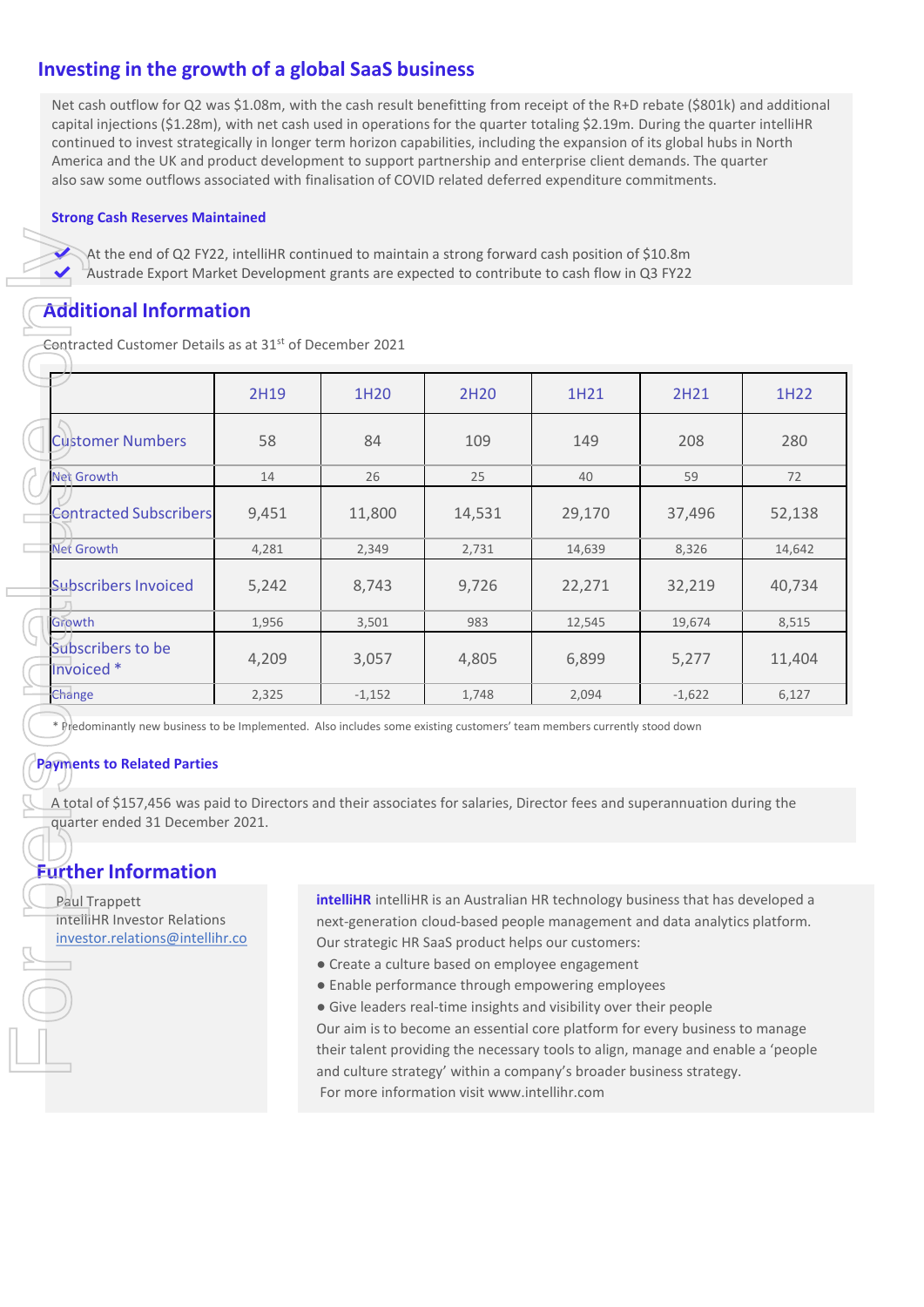# **Appendix 4C**

# **Quarterly cash flow report for entities subject to Listing Rule 4.7B**

| Name of entity    |                                   |  |  |  |  |
|-------------------|-----------------------------------|--|--|--|--|
| intelliHR Limited |                                   |  |  |  |  |
| <b>ABN</b>        | Quarter ended ("current quarter") |  |  |  |  |
| 38 600 548 516    | 31 December 2021                  |  |  |  |  |

|     | <b>Consolidated statement of cash flows</b>         | <b>Current quarter</b><br>\$A'000 | Year to date (6<br>months)<br>\$A'000 |
|-----|-----------------------------------------------------|-----------------------------------|---------------------------------------|
| 1.  | Cash flows from operating activities                |                                   |                                       |
| 1.1 | Receipts from customers                             | 1,244                             | 2,371                                 |
| 1.2 | Payments for                                        |                                   |                                       |
|     | (a) research and development                        | (1,026)                           | (1,844)                               |
|     | product manufacturing and operating<br>(b)<br>costs |                                   |                                       |
|     | advertising and marketing<br>(C)                    | (521)                             | (843)                                 |
|     | leased assets<br>(d)                                |                                   |                                       |
|     | staff costs<br>(e)                                  | (1,941)                           | (3, 454)                              |
|     | (f)<br>administration and corporate costs           | (731)                             | (1, 189)                              |
| 1.3 | Dividends received (see note 3)                     |                                   |                                       |
| 1.4 | Interest received                                   | 1                                 | 19                                    |
| 1.5 | Interest and other costs of finance paid            | (19)                              | (40)                                  |
| 1.6 | Income taxes paid                                   | (2)                               | (12)                                  |
| 1.7 | Government grants and tax incentives                | 801                               | 801                                   |
| 1.8 | Other (provide details if material)                 |                                   |                                       |
| 1.9 | Net cash from / (used in) operating<br>activities   | (2, 194)                          | (4, 191)                              |

| 2.  |     | Cash flows from investing activities |     |  |
|-----|-----|--------------------------------------|-----|--|
| 2.1 |     | Payments to acquire or for:          |     |  |
|     | (a  | entities                             |     |  |
|     | (b) | businesses                           |     |  |
|     | (C) | property, plant and equipment        | (6) |  |
|     | (d) | investments                          |     |  |
|     | (e) | intellectual property                |     |  |
|     | (†) | other non-current assets             |     |  |
|     |     |                                      |     |  |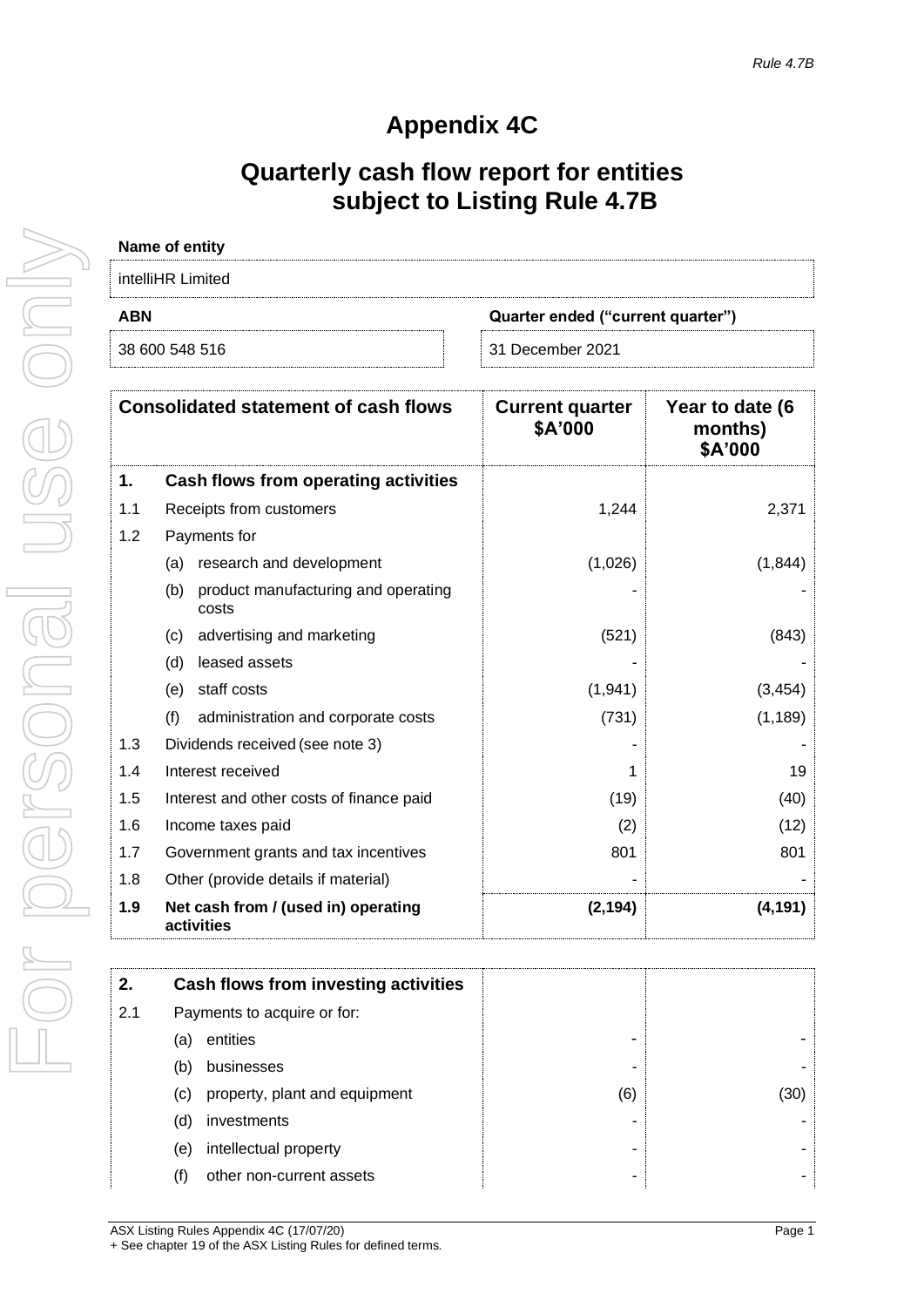|                                   | <b>Consolidated statement of cash flows</b>       | <b>Current quarter</b><br>\$A'000 | Year to date (6<br>months)<br>\$A'000 |
|-----------------------------------|---------------------------------------------------|-----------------------------------|---------------------------------------|
| 2.2<br>Proceeds from disposal of: |                                                   |                                   |                                       |
|                                   | entities<br>(a)                                   |                                   |                                       |
|                                   | (b)<br>businesses                                 |                                   |                                       |
|                                   | property, plant and equipment<br>(c)              |                                   |                                       |
|                                   | (d)<br>investments                                |                                   |                                       |
|                                   | (e)<br>intellectual property                      |                                   |                                       |
|                                   | (f)<br>other non-current assets                   |                                   |                                       |
| 2.3                               | Cash flows from loans to other entities           |                                   |                                       |
| 2.4                               | Dividends received (see note 3)                   |                                   |                                       |
| 2.5                               | Other (provide details if material)               |                                   |                                       |
| 2.6                               | Net cash from / (used in) investing<br>activities | (6)                               | (30)                                  |

| 3.   | Cash flows from financing activities                                                          |       |        |
|------|-----------------------------------------------------------------------------------------------|-------|--------|
| 3.1  | Proceeds from issues of equity securities<br>(excluding convertible debt securities)          | 1,907 | 11,900 |
| 3.2  | Proceeds from issue of convertible debt<br>securities                                         |       |        |
| 3.3  | Proceeds from exercise of options                                                             | 82    | 82     |
| 3.4  | Transaction costs related to issues of<br>equity securities or convertible debt<br>securities | (614) | (637)  |
| 3.5  | Proceeds from borrowings                                                                      |       |        |
| 3.6  | Repayment of borrowings                                                                       | (172) | (342)  |
| 3.7  | Transaction costs related to loans and<br>borrowings                                          |       |        |
| 3.8  | Dividends paid                                                                                |       |        |
| 3.9  | Other (provide details if material)                                                           | (82)  | (82)   |
| 3.10 | Net cash from / (used in) financing<br>activities                                             | 1,121 | 10,921 |

|     | Net increase / (decrease) in cash and<br>cash equivalents for the period |          |        |
|-----|--------------------------------------------------------------------------|----------|--------|
| 4.1 | Cash and cash equivalents at beginning of<br>period                      | 11.880   | 4,102  |
| 4.2 | Net cash from / (used in) operating<br>activities (item 1.9 above)       | (2, 194) | (4.191 |
| 4.3 | Net cash from / (used in) investing activities<br>(item 2.6 above)       | (6)      | 30)    |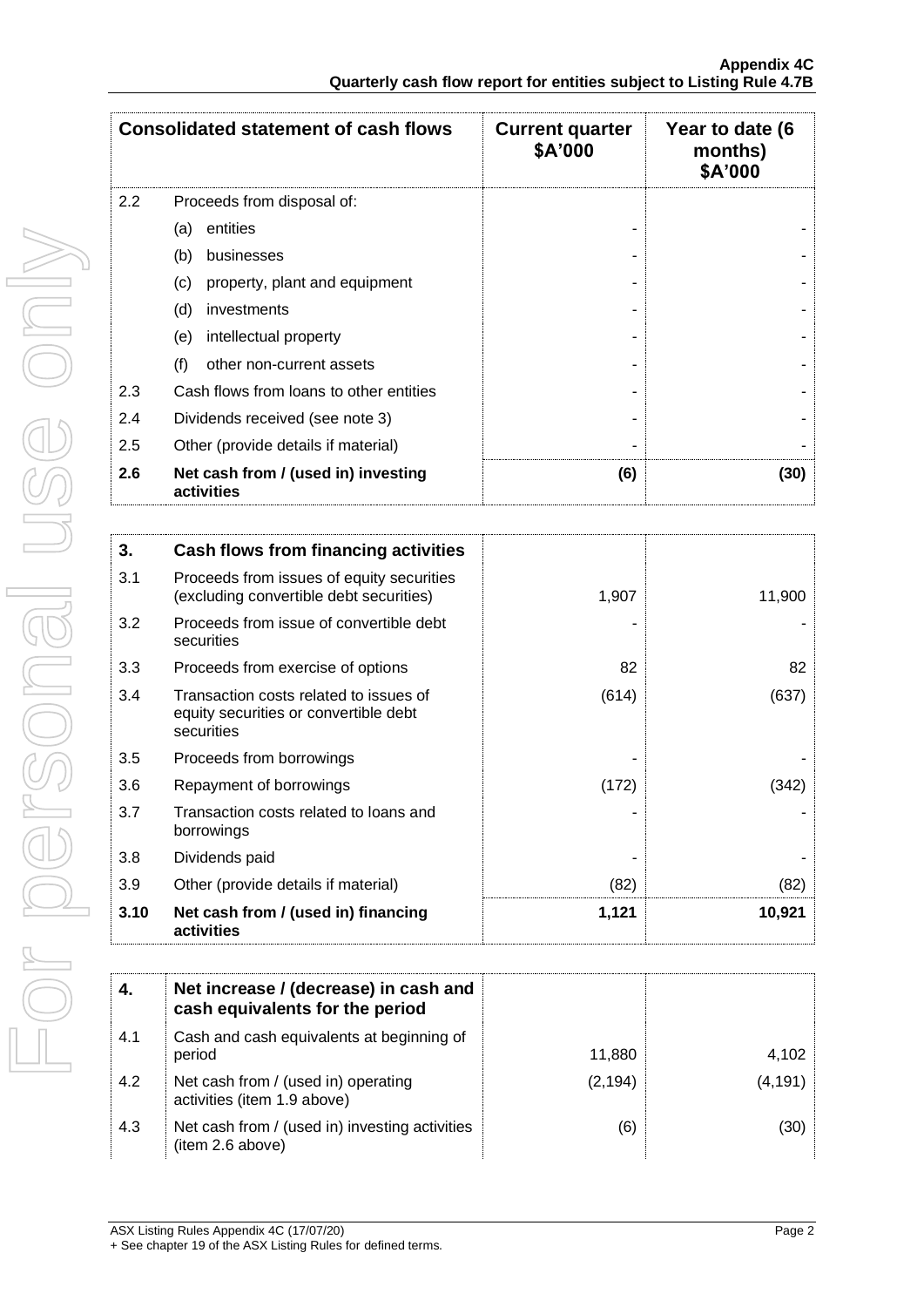| <b>Consolidated statement of cash flows</b> |                                                                     | <b>Current quarter</b><br>\$A'000 | Year to date (6<br>months)<br><b>\$A'000</b> |
|---------------------------------------------|---------------------------------------------------------------------|-----------------------------------|----------------------------------------------|
| 4.4                                         | Net cash from / (used in) financing activities<br>(item 3.10 above) | 1.121                             | 10.921                                       |
| 4.5                                         | Effect of movement in exchange rates on<br>cash held                |                                   |                                              |
| 4.6                                         | Cash and cash equivalents at end of<br>period                       | 10.801                            | 10.801                                       |

| 5.  | Reconciliation of cash and cash<br>equivalents<br>at the end of the quarter (as shown in the<br>consolidated statement of cash flows) to the<br>related items in the accounts | <b>Current quarter</b><br>\$A'000 | <b>Previous quarter</b><br>\$A'000 |
|-----|-------------------------------------------------------------------------------------------------------------------------------------------------------------------------------|-----------------------------------|------------------------------------|
| 5.1 | <b>Bank balances</b>                                                                                                                                                          | 10.801                            | 11,880                             |
| 5.2 | Call deposits                                                                                                                                                                 |                                   |                                    |
| 5.3 | <b>Bank overdrafts</b>                                                                                                                                                        |                                   |                                    |
| 5.4 | Other (provide details)                                                                                                                                                       |                                   |                                    |
| 5.5 | Cash and cash equivalents at end of<br>quarter (should equal item 4.6 above)                                                                                                  | 10,801                            | 11,880                             |

| 6.  | Payments to related parties of the entity and their<br>associates                                                                                           | <b>Current quarter</b><br><b>\$A'000</b> |
|-----|-------------------------------------------------------------------------------------------------------------------------------------------------------------|------------------------------------------|
| 6.1 | Aggregate amount of payments to related parties and their<br>associates included in item 1                                                                  |                                          |
| 6.2 | Aggregate amount of payments to related parties and their<br>associates included in item 2                                                                  |                                          |
|     | Note: if any amounts are shown in items 6.1 or 6.2, your quarterly activity report must include a description of, and an<br>explanation for, such payments. |                                          |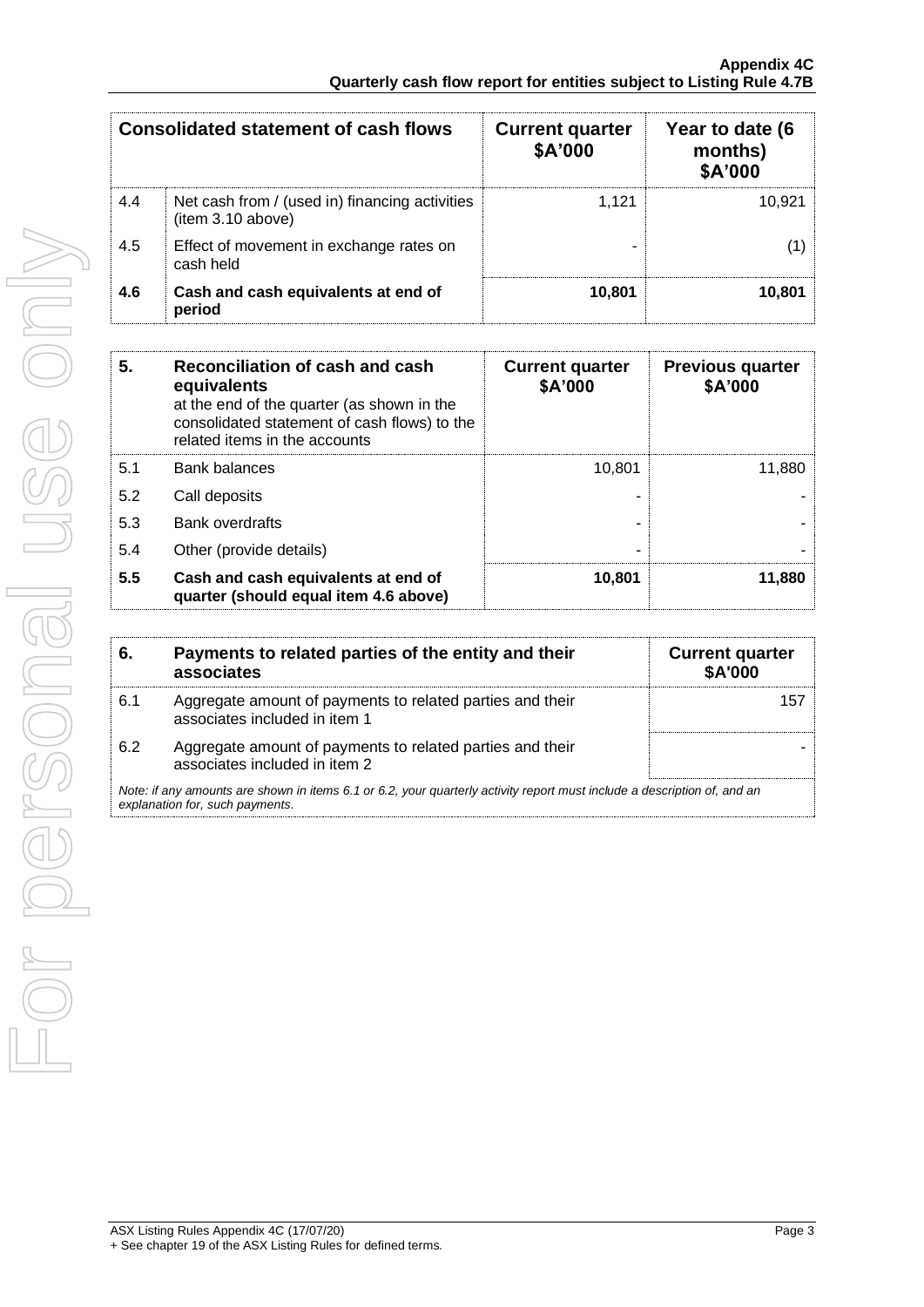| 7.  | <b>Financing facilities</b><br>Note: the term "facility' includes all forms of financing<br>arrangements available to the entity.<br>Add notes as necessary for an understanding of the<br>sources of finance available to the entity.                                                                                                               | <b>Total facility</b><br>amount at quarter<br>end<br>\$A'000 | Amount drawn at<br>quarter end<br>\$A'000 |  |  |
|-----|------------------------------------------------------------------------------------------------------------------------------------------------------------------------------------------------------------------------------------------------------------------------------------------------------------------------------------------------------|--------------------------------------------------------------|-------------------------------------------|--|--|
| 7.1 | Loan facilities                                                                                                                                                                                                                                                                                                                                      |                                                              |                                           |  |  |
| 7.2 | Credit standby arrangements                                                                                                                                                                                                                                                                                                                          |                                                              |                                           |  |  |
| 7.3 | Other (please specify)                                                                                                                                                                                                                                                                                                                               |                                                              |                                           |  |  |
| 7.4 | <b>Total financing facilities</b>                                                                                                                                                                                                                                                                                                                    |                                                              |                                           |  |  |
| 7.5 | Unused financing facilities available at quarter end                                                                                                                                                                                                                                                                                                 |                                                              |                                           |  |  |
| 7.6 | Include in the box below a description of each facility above, including the lender, interest<br>rate, maturity date and whether it is secured or unsecured. If any additional financing<br>facilities have been entered into or are proposed to be entered into after quarter end,<br>include a note providing details of those facilities as well. |                                                              |                                           |  |  |
|     |                                                                                                                                                                                                                                                                                                                                                      |                                                              |                                           |  |  |

| 8.  |             | Estimated cash available for future operating activities                                                                                                                                                               | <b>\$A'000</b> |  |  |
|-----|-------------|------------------------------------------------------------------------------------------------------------------------------------------------------------------------------------------------------------------------|----------------|--|--|
| 8.1 |             | Net cash from / (used in) operating activities (item 1.9)                                                                                                                                                              | (2, 194)       |  |  |
| 8.2 |             | Cash and cash equivalents at quarter end (item 4.6)                                                                                                                                                                    | 10,801         |  |  |
| 8.3 |             | Unused finance facilities available at quarter end (item 7.5)                                                                                                                                                          | 0              |  |  |
| 8.4 |             | Total available funding (item $8.2 +$ item $8.3$ )                                                                                                                                                                     | 10,801         |  |  |
| 8.5 | item 8.1)   | Estimated quarters of funding available (item 8.4 divided by                                                                                                                                                           | 4.9            |  |  |
|     |             | Note: if the entity has reported positive net operating cash flows in item 1.9, answer item 8.5 as "N/A". Otherwise, a<br>figure for the estimated quarters of funding available must be included in item 8.5.         |                |  |  |
| 8.6 |             | If item 8.5 is less than 2 quarters, please provide answers to the following questions:                                                                                                                                |                |  |  |
|     | 8.6.1       | Does the entity expect that it will continue to have the current level of net operating<br>cash flows for the time being and, if not, why not?                                                                         |                |  |  |
|     | Answer: N/A |                                                                                                                                                                                                                        |                |  |  |
|     | 8.6.2       | Has the entity taken any steps, or does it propose to take any steps, to raise further<br>cash to fund its operations and, if so, what are those steps and how likely does it<br>believe that they will be successful? |                |  |  |
|     | Answer: N/A |                                                                                                                                                                                                                        |                |  |  |
|     | 8.6.3       | Does the entity expect to be able to continue its operations and to meet its business<br>objectives and, if so, on what basis?                                                                                         |                |  |  |
|     |             | Answer: N/A                                                                                                                                                                                                            |                |  |  |
|     |             | Note: where item 8.5 is less than 2 quarters, all of questions 8.6.1, 8.6.2 and 8.6.3 above must be answered.                                                                                                          |                |  |  |